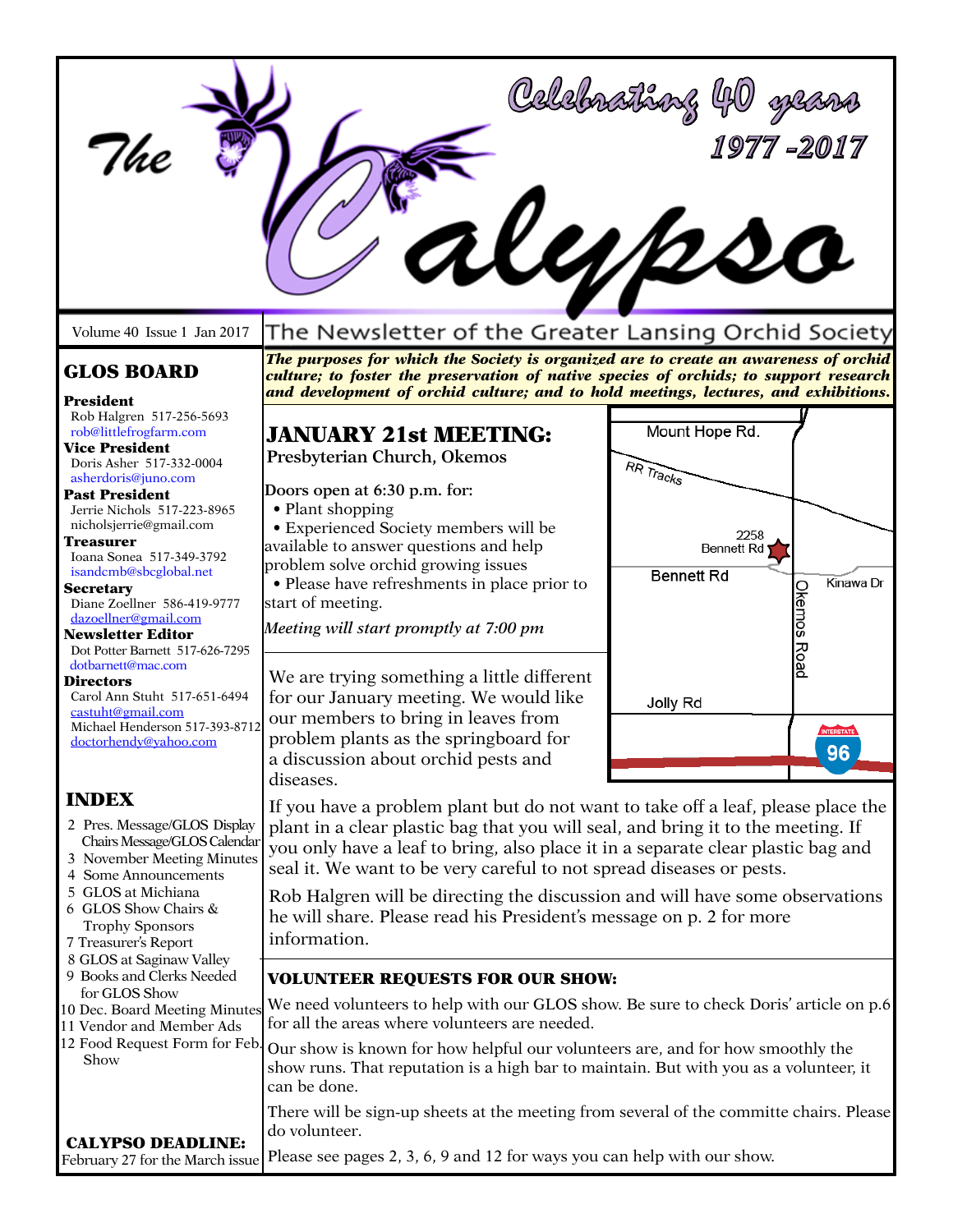## PRESIDENT'S MESSAGE -- Rob Halgren

I'm writing this a few days before the new year, so greetings from 2016! I hope your 2016 was a productive and happy one. The new year is a traditional time for resolutions. I don't have a good orchid one, so I'm recycling last year's. I'm going to continue to be ruthless with my collection, the compost heap is my friend. My efforts from last year are really starting to pay off. I have more space between my plants and was even able to turn off a bank of lights for the winter. And my plants look happy – of course that is because I trashed the ones that didn't – but it makes me happier when I go into the plant room, and isn't that the point? They are supposed to make me happy, not stressed.

January is also the time we start forming committees and start looking for volunteers. We have two committees to fill. One is the nominating committee for GLOS officers, and the other is a committee that gives our special awards. I'm looking now, but don't be surprised if I twist your arm at the January meeting. Save yourself some arm twisting and just volunteer, it isn't hard. We do have two positions to fill on the board – our treasurer and president (me) are both term-limited and cannot serve next year. Give that some consideration. I'm also seeking nominations for Orchidist of the Year, feel free to send them my way.

Our meeting in January will be a little different. I'm going to give a brief presentation and then we can have a group discussion about various plant problems. I want this to be as interactive as possible, so please bring a plant or a part of a plant that is having problems. For the safety of everybody's collection, try to contain your plant or specimen in a sealed bag or tub. I certainly don't know all the answers, so I hope that we can all learn something this way. Also, feel free to bring some plants for silent auction. I'll bring a few special things for the raffle table – well worth the price of a ticket or two! See you at the meeting!

**LARRY WATSON** (new vendor, see ad p. 12) will be our vendor for the January meeting.

#### FROM LARRY & KHERWIN, GLOS DISPLAY CHAIRS

Larry and Kherwin will be handling our society's display this year and we are super excited! As we all know from all the wonderful shows we've been to, what makes a great exhibit are the plants. We hope you can help us with our debut exhibit by providing orchids in flower for our display. The basic idea for the display we are envisioning is a tropical rainforest. Considering that theme, we will need as many plants as we can get!

You can start preparing your plants for the show now by training your coming flower spikes for the best display of the flowers, and by cleaning your plant leaves (use milk and cotton balls, scrub the leaf gently). Don't feel the need to go the extra mile, though. We would love to have your blooming plants even in their natural state. In consideration for everyone sending their plants for exhibit, though, let's make sure our plants are disease and pestfree (scale, aphids, mealy bugs, etc.). Now would be a great time to assess our plants and treat them for critters if necessary (you can spray them outside).

Please do not be shy with providing orchids. Even if the orchid does not win a ribbon, you contribute to making our display beautiful. Every orchid helps. And you just may be surprised by getting a ribbon -- it happens often. If your orchid sits at home, it is sure it wins nothing!

**→** Thanks to Dottie Winter, Jim Churn, and Ioana Sonea for bringing refreshments to our November meeting. Christina Gregg, Marilyn Porter, Dottie Winter and Ioana Sonea have volunteered for the January meeting.

## GLOS CALENDAR OF EVENTS



- → January 21 GLOS General Meeting Rob Halgren will coordinate a discussion on orchid pests & diseases.
- → January 28-29 Grand Valley OS Show Carol Ann Stuht is in charge; Dot & Pete O will assist. Drop off plants at Dot's all day Tuesday, Jan. 24, or Wed. between 5-8 pm. Or make arrangements with Carol.
- ➜ February 25-26, 2017 GLOS Orchid Show and Sale
- ➜ February 24-25, 2018 GLOS Orchid Show and Sale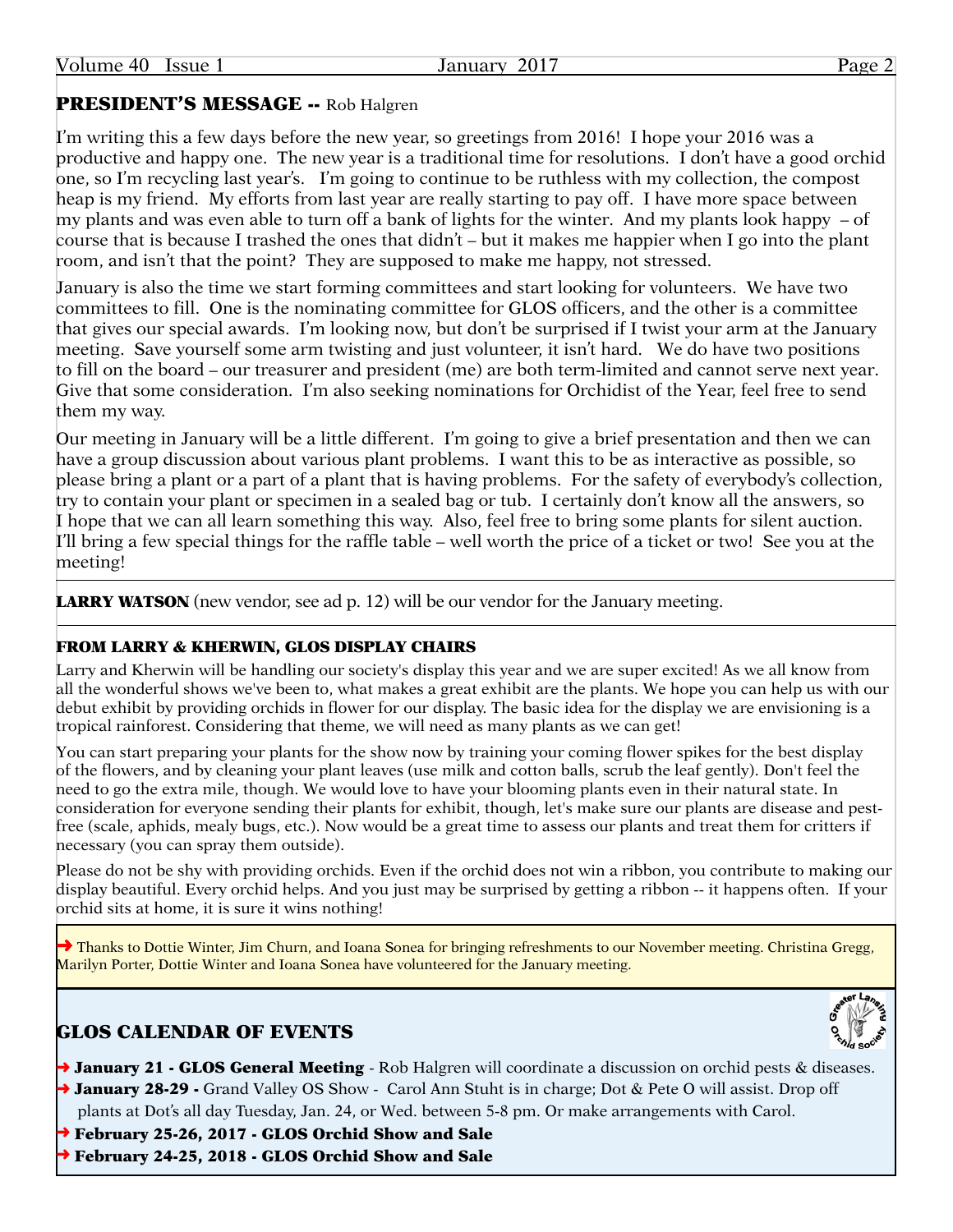### GLOS NOVEMBER 9, 2016 GENERAL MEETING - Submitted by Ioana Sonea, Acting Secretary

Sam Tsui (Orchid Inn) and his wife Jeanie had many excellent plants (predominantly Paphs) for sale, as well as pre-ordered items: many members let themselves be tempted into purchasing one or more plants!

The meeting was called to order by President Rob Halgren at approximately 7 pm.

Thirty-one GLOS members, 2 visitors (Ken Gregg and Abby Skinner) and Sam and Jeanie Tsui were present on the first wintery day of the season.

#### *Business items*

Past and future shows, open houses and AOS Judging Center meetings

- Doris Asher reported on the Michiana Show earlier in November, at which the Society was awarded the trophy for best exhibit (not an AOS award). Members' plants did very well.
- Display plants were solicited from members for the Thanksgiving weekend Saginaw Valley Orchid Society show. Ioana Sonea will collect plants at her house on Wednesday November 23rd. Ioana and Carol Ann Stuht will be setting up and taking down the display.
- Bill and Marilyn Porter will host their annual Holiday Open House on Saturday, December 3rd, 10 am to 4 pm: come and enjoy good food, good music and excellent sales prices!
- On December 17th, AOS Judging will be at the Matthaei Botanical Gardens in Ann Arbor. All are invited to attend the seminars and the annual Christmas party "Bizarre Bazaar". In addition to the seminars, there will be a silent auction and plant sales.
- Doris Asher discussed the 2017 GLOS annual Orchid Show.
	- o Doris asked for volunteers to help with the Show, from the evening of Thursday February 23rd to Sunday February 26th teardown after 4 pm. Many hands make light work: come help your friends and colleagues!
	- o Steve Marvin generously offered to sponsor the last remaining trophy (for Miltonias) during the meeting, so all trophies are currently sponsored.
	- The publicity postcards have arrived: Doris urged members to take some to distribute at work or to friends and families.
	- o Carol Ann Stuht encouraged GLOS members to contribute their orchid-related art to the show: this is a great way to show off your talent.
	- o Marilyn Lee also encouraged GLOS members to submit their flower arrangements or to provide flowers to be used in arrangements at the show
	- o Larry Watson and Kherwin Cheng Chua are setting up the GLOS exhibit and urged members to bring their flowering plants, large or small. Your flowers will enhance the display and may even win a ribbon! Please bring your plants to the show site on Friday November 24th.

#### *Upcoming GLOS meetings*

- Board meeting at Ioana Sonea and Chris Brown's home on December 5th: all members are welcome to attend.
- General GLOS meeting on January 21st, 2017 will consist of workshops, a format that has proven to be popular in the past. Topics to be announced, suggestions welcome.

### *Other business*

- Rob Halgren thanked the people who brought food to today's meeting (Dottie Winter, Jim Churn, and Ioana Sonea), and asked for volunteers for the January meeting. The following volunteered to do so: Christina Gregg, Marilyn Porter, Dottie Winter and Ioana Sonea.
- Jack Shumaker reminded members that he still has copies of "Phalaenopsis, The Genus in Pictures" by Wesley Higgins and Peggy Alrich for sale at the discounted price of \$15 each.
- Rob Halgren talked about the plants on the Show and Tell table, which were all his (the weather and the upcoming show had discouraged people from bringing plants).

### *Presentation*

Sam Tsui, an internationally recognized Paphiopedilum breeder, gave an excellent talk on "The ease of growing multifloral Paphiopedilums", discussing multifloral species and how these plants have been improved by line breeding, selected hybrids, and their culture and care.

### *Silent auction and raffle*

The silent auction was spirited, netting GLOS \$71 (including a \$2 donation) after the sellers received their base prices. The raffle was also popular, earning GLOS \$56.

Members dispersed at the conclusion of the raffle, at about 9 pm. Several members stayed behind to help clean up the meeting room and return it to the configuration that the Church had when GLOS arrived.



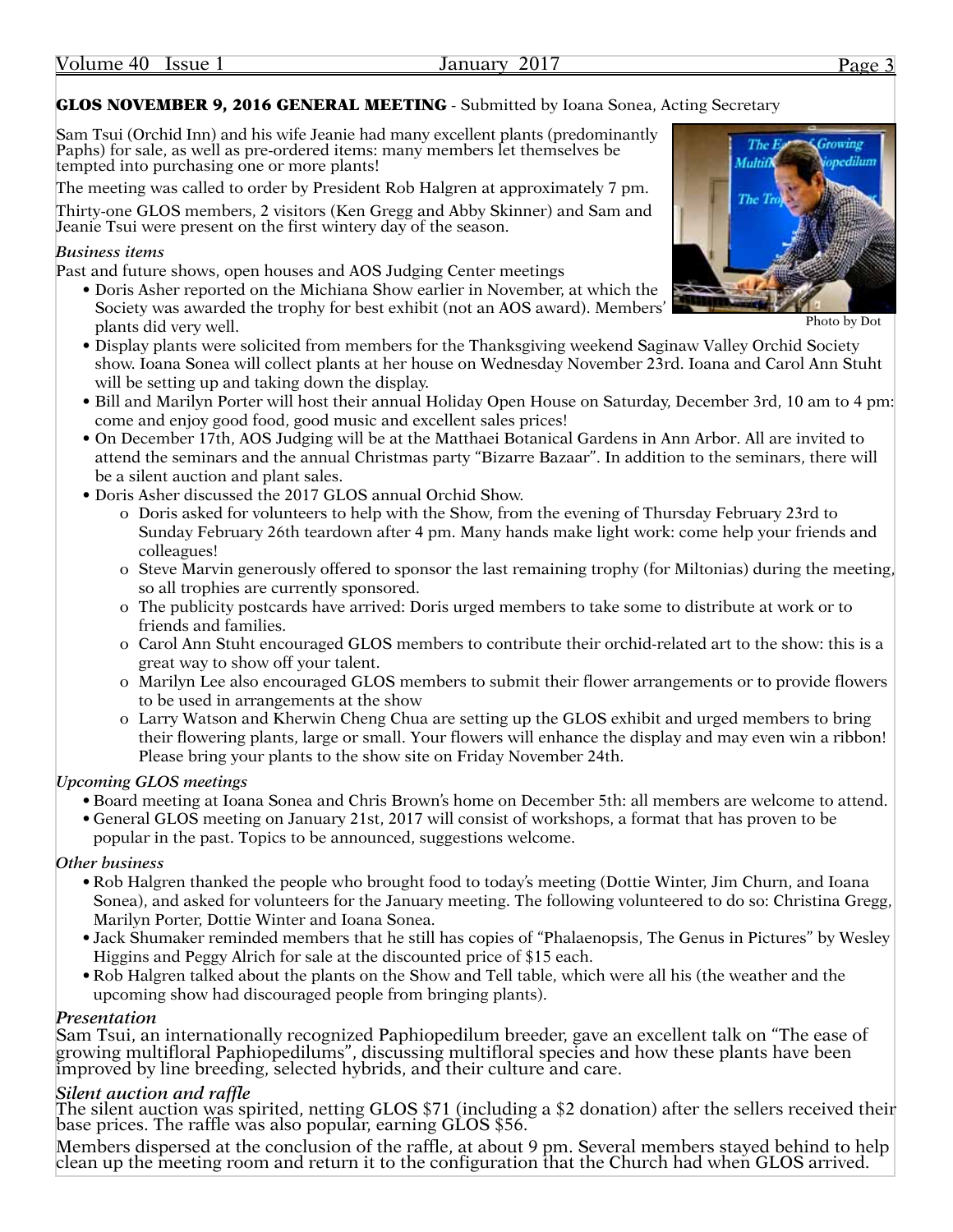| Volume<br>40. | <b>Issue</b> | 201 <sup>2</sup><br>10W<br>,,,<br>Jaliua'<br>.v. | $\sim$ |
|---------------|--------------|--------------------------------------------------|--------|
|               |              |                                                  |        |

**ORCHID SHOW AND SALE - GETTING THE WORD OUT** - submitted by Doris Asher, Vice President/Show Chair

 Our Society currently has 100 members. All 100 of us can help publicize our Orchid Show! Pete Ostlund has done a marvelous job lining up a large roster of orchid vendors, who provide most of the funding of our Show with their fees for sales tables. It is essential that the Show get many visitors who may buy many orchids from our vendors. In addition to the excellent TV commercials that Pete Porciello obtains for us through the services of King Media, I urge all of you to do whatever you can to publicize our Show. So we do not duplicate each other's efforts, please let me know what you are doing or have done. I plan to announce the Show in the free community calendars in both The Lansing State Journal and also in The Towne Courier – the weekend before the Show and the weekend of the Show. If all 100 of us invite only five of our friends, neighbors and relatives, imagine how many visitors our Show might have!

Thank you for helping.

#### ORCHIDS AT THE MERIDIAN MALL FARMERS' MARKET - Submitted by Mike Underwood

For the last four years on the Saturday before our Show, we have been setting up an informational table at the Meridian Mall Farmers' Market. We have received great positive feedback from that event. Last year, we spoke to over a hundred people who told us that they wanted to attend the Show after meeting us, and hooked several new members, too.

I have made arrangements to do this again this year from 10 am to 4 pm Saturday, February 18th, and I need more volunteers to help us out for part or all of the Market's hours. You would not be alone at any time, as we have some volunteers already. It is great fun and we get to speak to a lot of the public about orchids – no experience necessary. Also, if you have an unusual orchid that can make a great conversation starter, we could use it, too. It does not need to be show quality, just something to attract the shopper's eye. Call or email me if you can help. mike@avi-sci.com

989-224-9227

#### CALLING ALL GLOS MEMBERS:

When you are at our February show, please wear your Society name badge so that our visitors know you are someone whom they can ask for help.



#### REMINDER: WEAR YOUR NAME TAG TO OUR JANUARY MEETING – GET AN EXTRA RAFFLE TICKET

#### *From Doris Asher, after the Michiana Judging:*

...of the 7 members who provided orchids got a ribbon even if he or she provided just one orchid! Dot got the trophy for the best of the Vandas; Pete got the trophy for the best of the Dendrobiums; Ioana the trophy for the best of the Phrags. And then there's that President of ours: congratulations to Rob Halgren for a 94-point FCC on a Paphiopedilum wardii 'Littlefrog Prince'. How about that!! (I should hasten to mention that Rob also brought home an HCC on an unregistered Paph (Willowspring x charlesworthii)).

Oh, yes! and our exhibit was selected as the finest exhibit in the Show -- Michiana is hurting for funds and decided not to spend the money to get an AOS Show Trophy

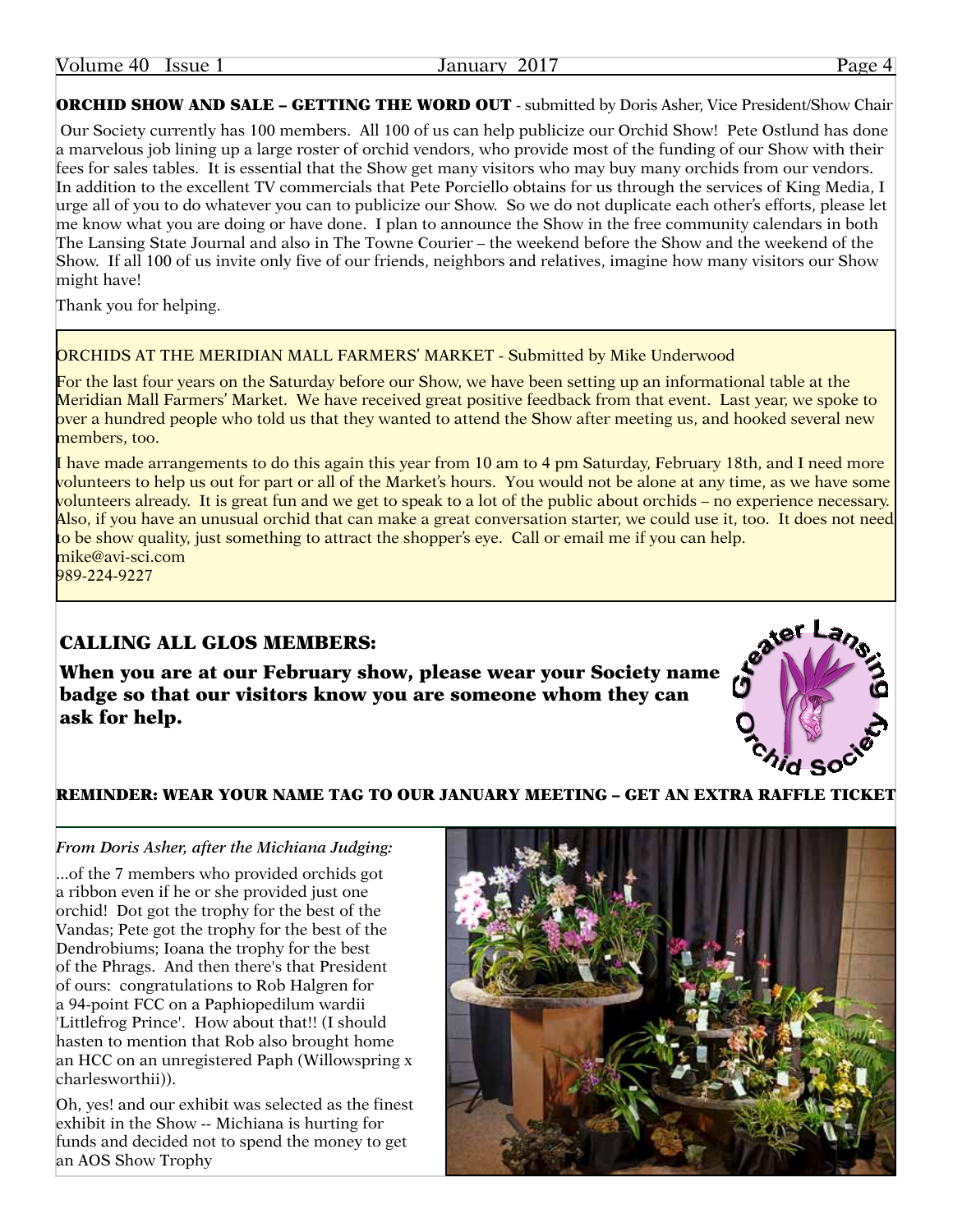Volume 40 Issue 1 **Issue 1** January 2017 **Page 5** 

#### GLOS EXHIBITS AT THE MICHIANA ORCHID SOCIETY SHOW - submitted by Doris Asher

Your Society was represented by a 50-square-foot exhibit at the Michiana Orchid Society's annual show held at Holy Cross College near South Bend, IN, November 5-6. The Show weekend experienced gorgeous, unseasonably warm November weather with crystal blue skies and temperatures in the 60's.

Doris Asher and Lynn O'Shaughnessy set up the exhibit Friday afternoon using foliage plants and 34 orchids provided by seven GLOS members. Doris did most of the preparatory work, and Lynn designed the exhibit. [See photograph of exhibit on p. 4 in this issue of Calypso.]

The exhibit got a first-place ribbon and was selected for the trophy as the finest exhibit in the Show.

There were about 240 orchids and 15 pieces of art to be judged in the Show. Four orchids received awards from the American Orchid Society – you can see the official AOS award photographs of all the awarded orchids at www.gljc. org. Our own Rob Halgren received two of the AOS awards including an FCC of 94 points on his Paphiopedilum wardii 'Littlefrog Prince' and an HCC of 77 points on an unregistered Paphiopedilum Willowspring x charlesworthii 'Littlefrog'.

Each of the seven GLOS members submitting orchids won a ribbon. Our 34 orchids won 28 ribbons and 3 trophies:

Trophy winners:<br>
Best of the Vandas: Aerides quinquevulnera v. calayana (abbreviation = Aer.) (two nice arching inflorescences) (D<br>
Potter Barnett)<br>
Best of the Dendrobiums: Dendrobium dearei (3 inflorescences; flowers whi

First place winners: Aerangis luteoalba v. rhodosticta (C Stuht)

Aerides quinquevulnera v. calayana (abbreviation = Aer.) (two nice arching inflorescences) (D Potter Barnett) Cycnoches Swan Cascade (cooperi 'SVO III' FCC/AOS x Cyc. Jean E. Monnier '#2') (abbreviation = Cyc.) (D Potter<br>Barnett)<br>Cymbidium munroanum (I Sonea)

Dendrobium dearei (3 inflorescences; flowers white with green centers) (abbreviation = Den.) (P Ostlund)

Dendrobium Hibiki 'Pink Elephants' (bracteosum x laevifolium) (abbreviation = Den.) (J Espie)

Habenaria Regnieri (carnea x rhodocheila) (pink and white flowers; middle height of the three ; 3 inflorescences<br>plus one all buds) (abbreviation = Hab.) (P Ostlund)<br>Habenaria rhodocheila (tallest of the three; flowers so

Paphiopedilum Hsinying Moonlight (primulinum flavum x Yosemite Moon) (one large, yellow-green flower) (P Ostlund)<br>Ostlund)<br>Phalaenopsis Hybrid (2 inflorescences; dark rose/purple flowers) (abbreviation = Phal.) (J Bishop)

Phalaenopsis Hybrid (large, blush flowers, white with red lip, blushed pink) (abbreviation = Phal.) (I Sonea) Phragmipedium Cardinale 'Wacousta' (Sedenii x schlimii) (abbreviation = Phrag.) (D Potter Barnett)

Phragmipedium Jason Fischer (Memoria Dick Clements 'Rocket Flash' 4N x besseae 'Cow Hollow II' FCC/AOS)<br>(one bright red flower) (abbreviation = Phrag.) (I Sonea)<br>Vandachostylis Lou Sneary (Vanda falcata x Rhynchostylis coe

Second place winners:<br>| Dendrobium Specio-kingianum 'Madame' (kingianum x speciosum) (abbreviation = Den.) (D Potter Barnett) Habenaria carnea (shortest of the three – two inflorescences pale pink) (abbreviation = Hab.) (P Ostlund) Oncidesa Sweet Sugar 'Kalendar' (Aloha Iwanaga x Gomesa varicose) (abbreviation = Oncsa.) (P Ostlund)

(D Potter Barnett)<br>Rhyncholaeliocattleya Robert's Choice 'Dee' (C Memoria Robert Strait x Rlc Laura Bush) (two nice, lavender<br>flowers) (abbreviation = Rlc.) (P Ostlund)<br>Zygotoria (Bollopetalum) Midnight Blue (Pescatoria vi

Third place winners:<br>
Caulocattleya Chantilly Lace 'Twinkle' HCC/AOS (C. El Dorado Splash x Caularthron bicornutum) (abbreviation<br>
= Clty.) (P Ostlund)<br>
Dendrobium Ariang Blue Angel (abbreviation = Den.) (one inflorescence

Paphiopedilum henryanum (P Ostlund)

Paphiopedilum Wossner Helene (charlesworthii x helenae) (one tiny yellowish flower) (abbreviation = Paph.) (M<br>Lee)<br>Phalaenopsis violacea (a single dark rose/purple flower) (abbreviation = Phal.) (J Bishop)

Doris spent the weekend in South Bend and brought the exhibit home on Sunday afternoon. Rob Halgren and several members of the host society helped Doris pack and load the van. In one short hour's time, she was on her way home.

Thank you to everyone who participated.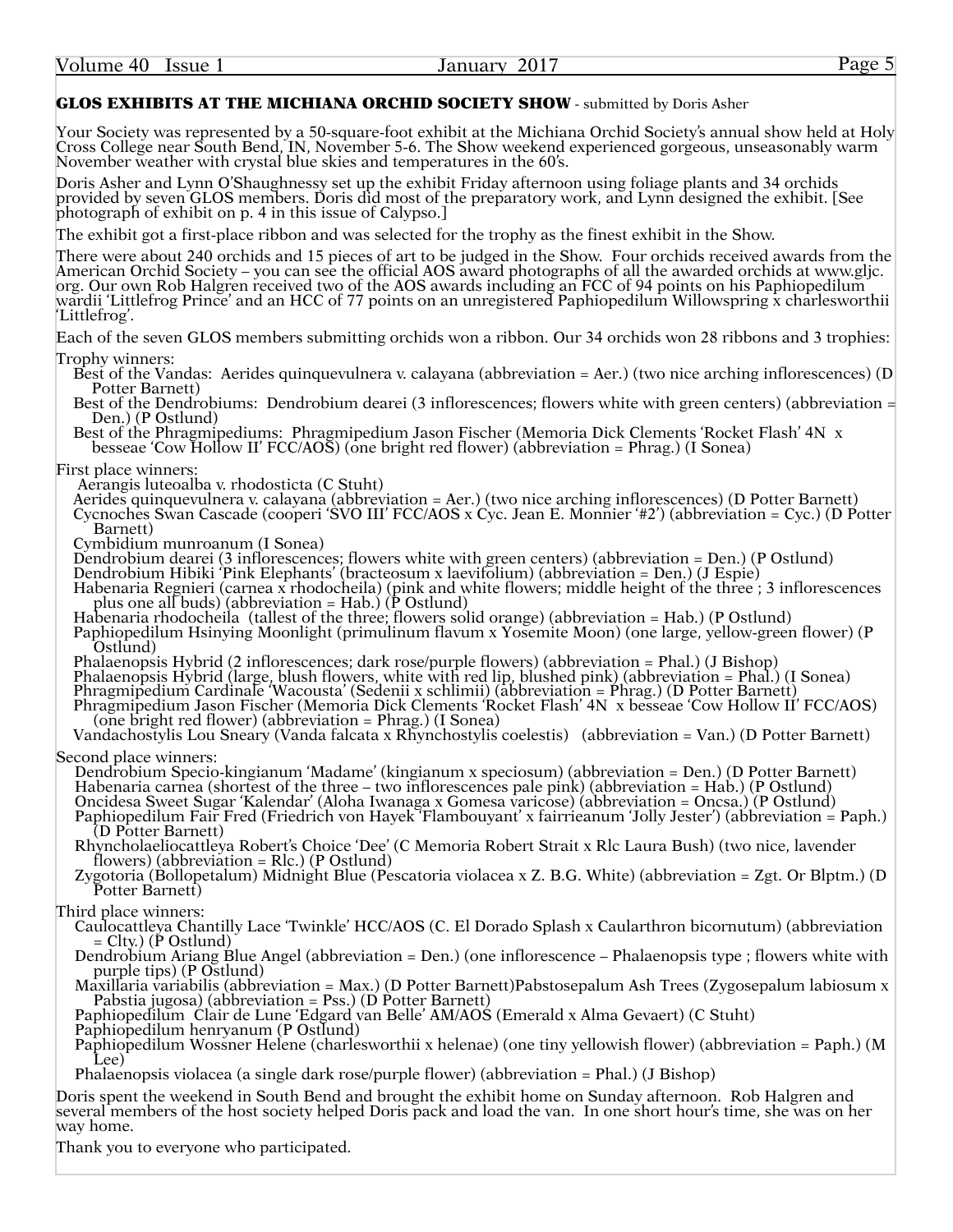#### IMPORTANT NOTE FROM OUR FEBRUARY SHOW CHAIR, DORIS ASHER

The dates for our 34th orchid show are February 25-26, 2017, just about two months from now.

The Show Planning Committee is complete:

| Show Chair                          | Doris Asher                       | Art Exhibits, Orchid-Related                |              |              | Carol Ann Stuht   GLOS Exhibit Kherwin Cheng Chua |
|-------------------------------------|-----------------------------------|---------------------------------------------|--------------|--------------|---------------------------------------------------|
| AOS Judging                         | Lynn O'Shaughnessy                | <b>Orchids-in-Use Competition</b>           | Marilyn Lee  |              | & Larry Watson, Jr.                               |
|                                     | Classes for Public Mike Underwood | Parking Permits/Signage                     | Ioana Sonea  | Kids' Corner | Diane Zoellner                                    |
|                                     | Flyer/Handouts Dot Potter Barnett | Vendor and Exhibitor Liaison                | Pete Ostlund |              | & Michael Bukala                                  |
| Television Publicity Pete Porciello |                                   | Information Table/Membership Mary Henman    |              | Hospitality  | Cindy Ryan                                        |
| MSU Liaison                         | Ioana Sonea                       | Judging Activities/Registration Doris Asher |              |              |                                                   |

I hope that you will reserve Thursday night February 23rd through about 6:00 Sunday night February 26th to volunteer with us at the Show. If you would like information about any of the subcommittees comprising the Show Planning Committee, please contact me or the individual chairperson for that activity. All of us need help! We can talk in person about what is involved in each activity at our January meeting.

Also at that January meeting, be sure to pick up a supply of the beautiful postcard-size publicity pieces that Dot Potter Barnett designed for us. If all of us distribute even 50 of these announcements, many thousands of people will know of our Show!

We need your help to make our Show successful. We need new volunteers to augment those members already planning to help. Much work happens before the Show. Thursday night we start setting up by placing tables for vendors and displays, attaching skirting to the tables and covering them with tablecloths, getting ready for art, orchids-in-use and other displays, hanging backdrops. Friday we set up our GLOS display, help vendors and societies move their orchids and material into the building, and prepare for judging by registering all the orchids and exhibits in the Show. Friday night dinner is provided to all the workers, with much of the food provided by volunteers – we need help for our Hospitality Committee. On Saturday members help with judging by clerking for the judges, staff the information table, and relieve those vendors who are working alone. When the Show closes on Sunday at 4:00, we help everyone tear down and get on their way home (you will be amazed how quickly that happens with a little help). There are so many ways you can help make this Show a great show! Please contact me, the individual chairperson, or any of the Board members if you can help out.

On Friday morning, Larry and Kherwin want your orchids for our display. Even if your plant has chosen not to bloom at the proper time, we have a class for orchids with beautiful or unusual foliage but lacking flowers!

#### GLOS MEMBERS SHOW THEIR GENEROSITY – 2017 SHOW TROPHY SPONSORS - Submitted by

Doris Asher, Vice President/Show Chair

Once again, Society members have come through, underwriting ALL of the trophies for our Show this February! The trophies will be prepared by Larry Galdes and Joy Suphattra's Clay Flowers.

Sponsors can save themselves expensive postage by paying Treasurer Ioana Sonea in person at our January 21st meeting. A check or cash is equally welcome – the cost is \$25.00. Checks payable to GLOS may also be mailed to Ioana Sonea, Treasurer, 3740 Chippendale Dr., Okemos MI 48864.

Thank you, donors, very much.

This year's sponsors are:

| Trophy                                     | Sponsor                                                                   |
|--------------------------------------------|---------------------------------------------------------------------------|
| Exhibits, Open                             | Pete Ostlund                                                              |
| Exhibits, Society                          | Pete Porciello                                                            |
| Exhibits, Amateur                          | Anonymous GLOS Members                                                    |
| Cattleya Alliance                          | Littlefrog Farm                                                           |
| Cypripedium Alliance                       | Dot Potter Barnett                                                        |
| Phalaenopsis                               | Julie Bishop                                                              |
| Vanda and Ascocenda                        | Renie Gatny-Smith                                                         |
| Brassia and Miltonia                       | <b>Steven Marvin</b>                                                      |
| Oncidium Alliance                          | Don and Jane Farrelly                                                     |
| Cymbidium Alliance                         | Dawn Kittle (in memory of Sherwin Kittle; in memory of Betty Jane Harvey) |
| Dendrobium Alliance                        | Michael Henderson                                                         |
| Pleurothallid Alliance                     | Lynn O'Shaughnessy                                                        |
| Miscellaneous Genera                       | Larry Watson & Kherwin Cheng Chua                                         |
| Specimen Plant                             | Jerrie Nichols                                                            |
| Art (Excluding Photography)                | Harry and Dottie Winter                                                   |
| Photography                                | Carol Ann Stuht                                                           |
| Orchids in Use (Amateur)                   | Andrea Bishop                                                             |
| Orchids in Use (Professional)              | Diane Zoellner                                                            |
| Don and Kris Garling Memorial Best of Show | Jan Szyren                                                                |
| AOS Show Trophy – Outstanding Exhibit      | <b>Greater Lansing Orchid Society</b>                                     |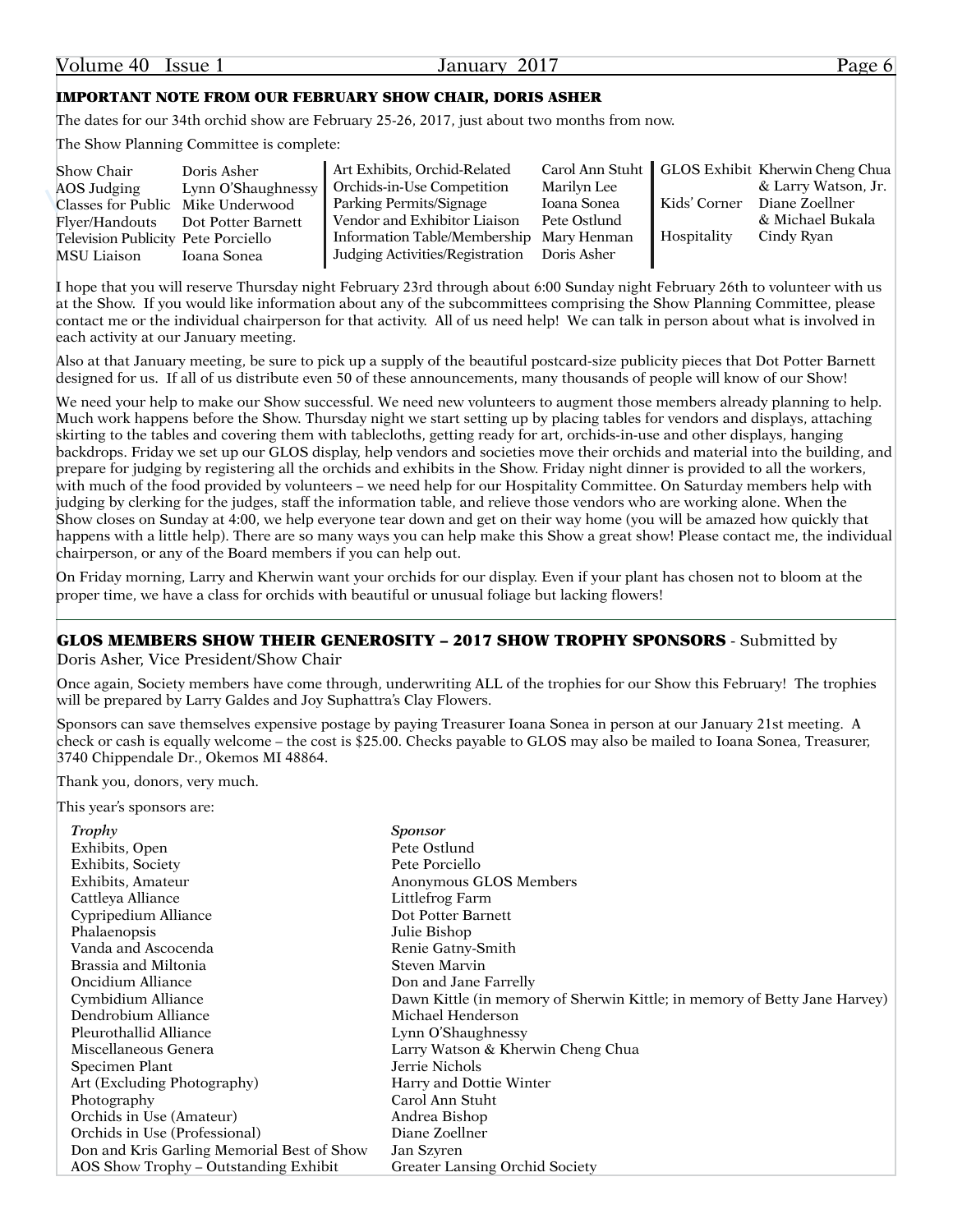#### **TREASURER'S REPORT** - submitted by Ioana Sonea, Treasurer

#### *Current period from 10/02/2016 to 12/04/2016.*

Income: \$445

- 1. Donations for trophies at GLOS 2017 show \$300
- 2. Silent auction 11/19/2016 meeting \$69
- 3. Raffle \$11/19/2016 meeting \$56
- 4. MOS reimbursement for half of Richard Lockwood's parking \$18
- 5. Donation \$2

#### Expenses: \$1,314.63

- 1. Sam Tsui, speaker at November meeting: \$370 which includes a \$100 donation to the speaker, and \$270 reimbursement for travel expenses.
- 2. Advance of \$300 to Mary Henman for purchase of orchid books for resale at 2017 GLOS show.
- 3. Printing and purchase of postcards to advertise 2017 GLOS show \$233.35
- 4. Van rental for SVOS show \$208.13
- 5. Speaker's fee for October All-State meeting \$125
- 6. Reimbursement to Dot Barnett for website rental fee \$41.15
- 7. Reimbursement to Ioana Sonea for Richard Lockwood's parking (GLOS and MOS) \$36

#### Year to date (07/01/2016 to 12/04/2016)

Income year to date: \$1481.48

- 1. proceeds from the picnic sale and auction (\$576)
- 2. Donations for GLOS 2017 show trophies (\$300)
- 3. reimbursement from MOS for September speaker's travel expenses (\$187.40)
- 4. general meeting silent auction and raffle (\$240)
- 5. Miscellaneous donations (\$53.38)
- 6. Donations to GLOS to cover cost of hard copies of Calypso (\$32.70)
- 7. Membership renewals (\$12)

Expenses year-to-date: \$2719.63

- 1. Speaker's fees: \$969.79
- 2. Church rental: \$350
- 3. Charitable contributions: \$350
- 4. Advance of \$300 to Mary Henman for purchase of orchid books for resale at 2017 GLOS show.
- 5. Show copying/supplies etc \$246.21
- 6. Printing and purchase of postcards to advertise 2017 GLOS show \$233.35
- 7. Van rental for SVOS show \$208.13
- 8. Website rental fee \$41.15
- 9. State of Michigan tax-exempt registration \$20

Year-to-date net: -\$1238.15

#### GLOS BOARD MEETING MINUTES - Concluded from p. 10

#### NEW BUSINESS

- A NOMINATING COMMITTEE- According to the bylaws, the committee must be approved by the membership at the January meeting. Last year's committee was Mike Underwood(chairman), Bill Cadman, and Andrea Bishop.
- B OFFICERS- Rob and Ioana cannot serve again. Carol Ann can serve a second two-year term. Michael is in the middle of his first two year term. The VP, secretary, and editor can serve again if they so choose. The new slate will be announced at the March meeting. The election of officers will be at the May meeting.
- C AWARDS COMMITTEE FOR 2017- The composition of the committee is the president as chair, Carol Ann(Director whose term expires at year's end), and member #3. Last year Bill Cadman served as member at large not serving on the board. Suggestions for awardees will be taken at the January meeting. The presentation of awards will be at the May meeting.
- D ANNOUNCEMENTS: January CALYPSO deadline is Thursday, December 29th. Please submit articles to Dot.
- E The February Board Meeting will be Monday, February 6th at Diane Zoellner's house. 1711 Rudgate Lane, East Lansing . All are welcome. Please call if you are attending. 586-419-9777.
- Carol Ann moved to adjourn the meeting with Dot seconding the motion. The meeting was adjourned at 8:15. Those present enjoyed a sweet treat of apple or sweet potato pie.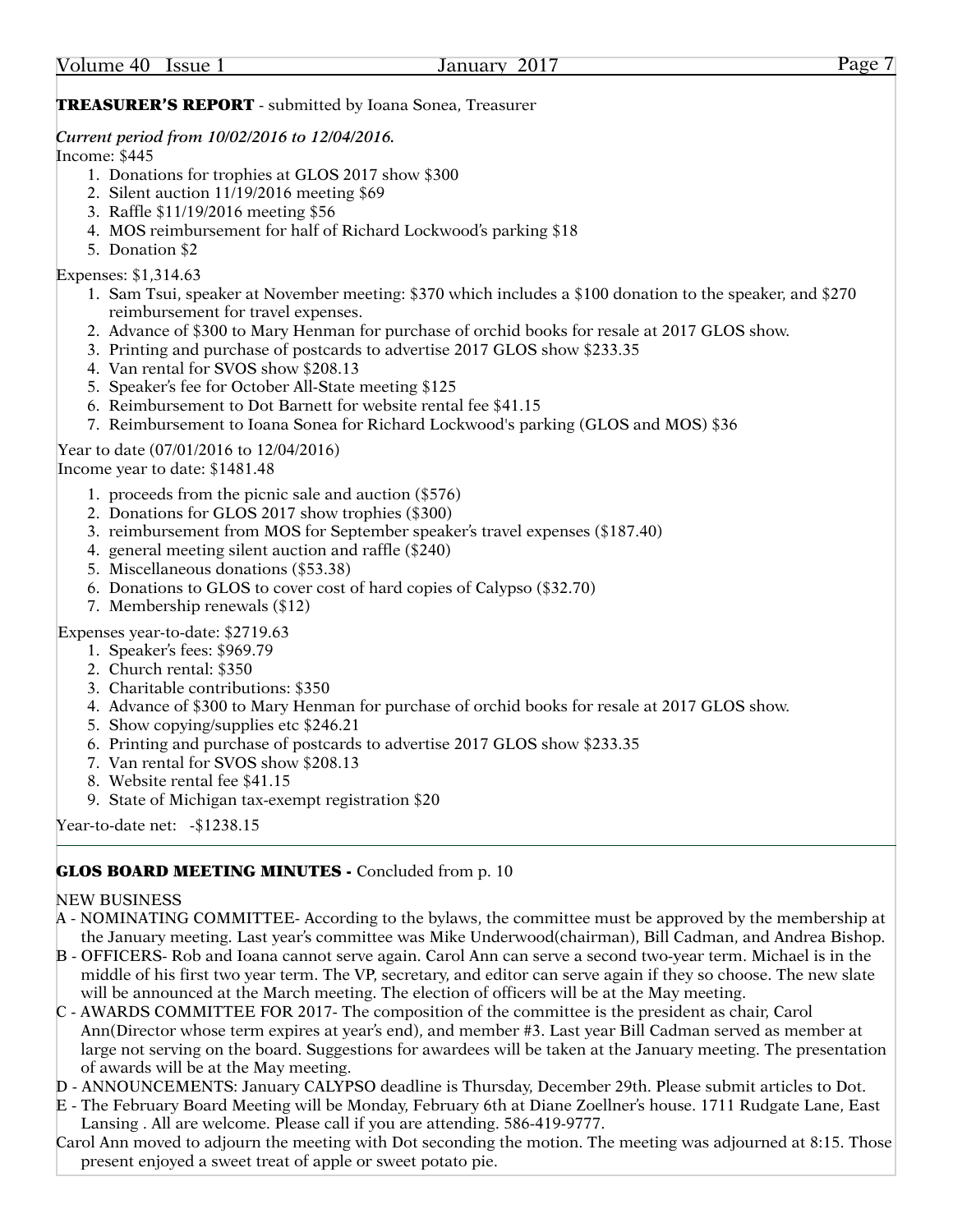| Volume 40 | Issue 1 |  |
|-----------|---------|--|
|           |         |  |

#### January 2017 Page 8

#### REPORT: GLOS AT THE SAGINAW VALLEY OS SHOW - submitted by Ioana Sonea

Carol Ann Stuht and Ioana Sonea set up a 50 square foot floor GLOS display at SVOS on Friday, November 25th, using 27 plants provided by 7 members (Marilyn Lee, Dot Barnett, Pete Ostlund, Sharon Alden, Carol Ann Stuht, Julie Bishop, Ioana Sonea). Set up was fun: people should consider trying it out!

The display won the AOS Show trophy, with a score of 82. The judges' description read " Fifty square foot floor display featuring numerous colorful orchids among attractive foliage plants; anchored by a Renanthera on one end and several Dendrobiums on the other end."

Awards & ribbons won:

GLOS society display: 2nd place (the ribbon states it's for exhibit 16, but GLOS was exhibit 17... don't know if the ribbons were misattributed?)

Marilyn Lee:

- Phal Gan Lin Passion 1st place
- Den Love Memory "Fizz" 2nd place
- 1st place + Trophy for Best Flower Arrangement "A large and a small arrangement that resemble each other"
- A 2nd place in the category of "Using One Orchid Only" Dot Barnett
	- Renanthera matutina 1st place +Trophy for class
	- Phrag Cardinale "Wacousta" 1st place + Trophy for class
	- Dimerandra stenopetula 1st place
	- Pabstosepalum Ash Trees 1st place
	- Tuberolabium quisumbingii 1st place
	- Paph insigne var. sanderae 1st place
	- Barkeria Linda Allen 2nd place

• Ianclarka Cheyenne Marie "Lemoncello" 3rd place Pete Ostlund

- Den Aridang Blue Angel 1st place
- Stenoglottis longifolia 2nd place

Sharon Alden

• Cattleya (Sophronitis) cernua 2nd place

Carol Ann Stuht

- Cattlianthe (Laeliocattleya) Blazing Sun 2nd place
- Coelogyne glandulosa 2nd place

Ioana Sonea

- Phrag Jason Fischer 1st place
- Phal no ID (purple mini) 2nd place
- Oncidesa (Oncidium) Aloha Iwagana "Golden Showers" 2nd place
- Dimerandra stenopetula 2nd place







Above photos (Courtesy of Marilyn Lee -- Marilyn's orchid arrangements

Above photo (courtesy of Paul Zimmerman) -- after judging Photo below (courtesy of Ioana Sonea) -- before judging

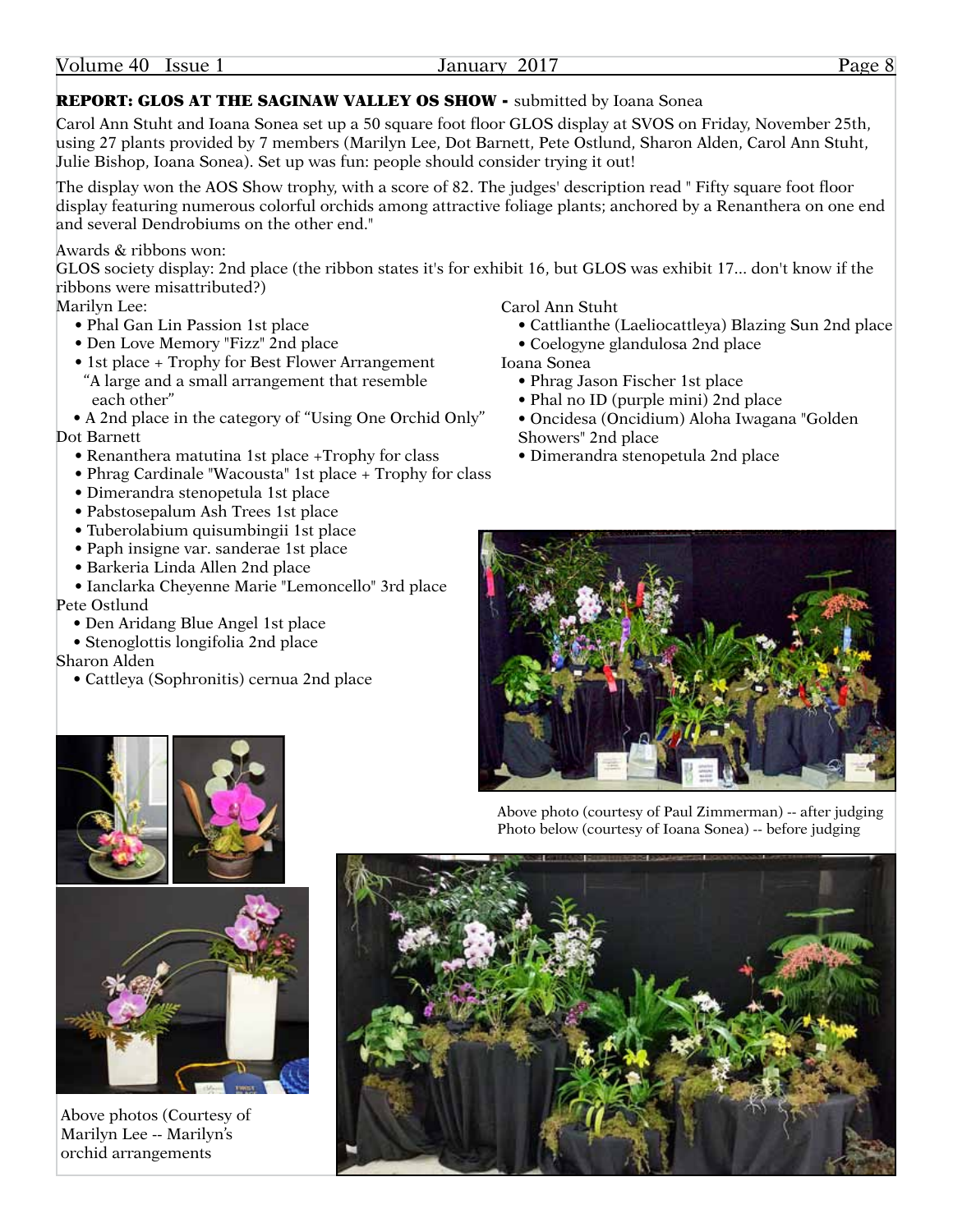| Volume 40 |  | Issue 1 |
|-----------|--|---------|
|-----------|--|---------|

#### INFORMATION TABLE VOLUNTEERS AND USED ORCHID BOOKS/PERIODICALS WANTED

Do you have some orchid books or orchid periodicals that you no longer want? At last year's Orchid Show, in addition to brand new orchid books, we sold numerous used books donated by various Society members. Visitors to the Show snapped them up very quickly and, because the books were donated,

the Society made 100% profit. We use the orchid magazines as free giveaways to Show visitors to encourage their joining our Society.

Because this service is so popular, we would like to offer inexpensive, used orchid books again at this February's Show. Since GLOS is an IRS not-for-profit 501(c) 3 organization, you may deduct the value of the books and magazines you give us. The Treasurer will be happy to provide you a receipt for your gift.

#### ➜ *Please consider giving such items to Mary Henman, Chair of the Show's Information Table, at this January's meeting.*

In addition, Mary will be "recruiting" at the January 21 meeting for volunteers to work the Information Table during the Show. Please look at your calendar for February 25 and 26 and see when you could devote two or three hours to staff that Table. No experience required! Mary will tell you everything that you need to know!

Doris Asher (asherdoris@juno.com; 517-332-0004), Mary Henman (knigts@yahoo.com)

#### WILL YOU CLERK FOR US? - submitted by Doris Asher, Show Chair

We need clerks for ribbon judging at this year's February Show. Clerks assist the judging teams in finding the plants entered in the class, preparing the ribbons for the winning entries, placing the ribbons on the winners, and recording the winners in the Society's official record. Your time commitment is for Saturday morning, February 25th, beginning at 7:30 a.m. (we provide a light breakfast), lasting until ribbon judging is concluded, about 11:00 a.m. We need thirty clerks. Some of our more knowledgeable clerks may be asked to serve as lay judges in order to get the ribbon judging concluded in a timely fashion. All clerks are invited to be the Society's guests at the Judges' Luncheon held at the Show at noon.

You do not need experience as a clerk in order to volunteer. We have written instructions for you, and will place you on a team with more experienced people. We want you to enjoy your first experience! This is a terrific opportunity to learn what judges are looking for in a prize-winning orchid.

We also need one person to clerk for Marilyn Lee in the Orchids-in-Use competition and one person to clerk for Carol Ann Stuht in the Art competition -- Carol Ann appreciates any volunteer, but especially a tall person!

Doris has commitments from the following ten people to clerk: Leslie Behm, Dea Bishop, Michael Bukala, Bill Cadman, Dawn Kittle, Ann McConnelee, Pete Ostlund, Jack Shumaker, Fred Swartz, and Mike Underwood. Won't you consider joining them?

To volunteer or to ask questions, please contact Chair of Judging Activities Doris Asher at 332-0004 or e-mail asherdoris@juno.com.

| <b>GLOS ROSTER</b>      | <b>New Members -- Welcome!</b>                                                                                      | <b>Changes</b>                                                                    |
|-------------------------|---------------------------------------------------------------------------------------------------------------------|-----------------------------------------------------------------------------------|
| Cater<br><b>ALCITED</b> | Karina and Brad Kimpell<br>1147 Lexington Blvd<br>Jackson MI 49201-9856<br>517-740-1182<br>karina.kimpell@gmail.com | <b>Renette Gatney-Smith</b><br>orchidlady@yahoo.com<br>Ann McConnelee<br>no email |

Notice to all GLOS members: if any part of your contact information changes, please notify Doris Asher or Dot Potter Barnett.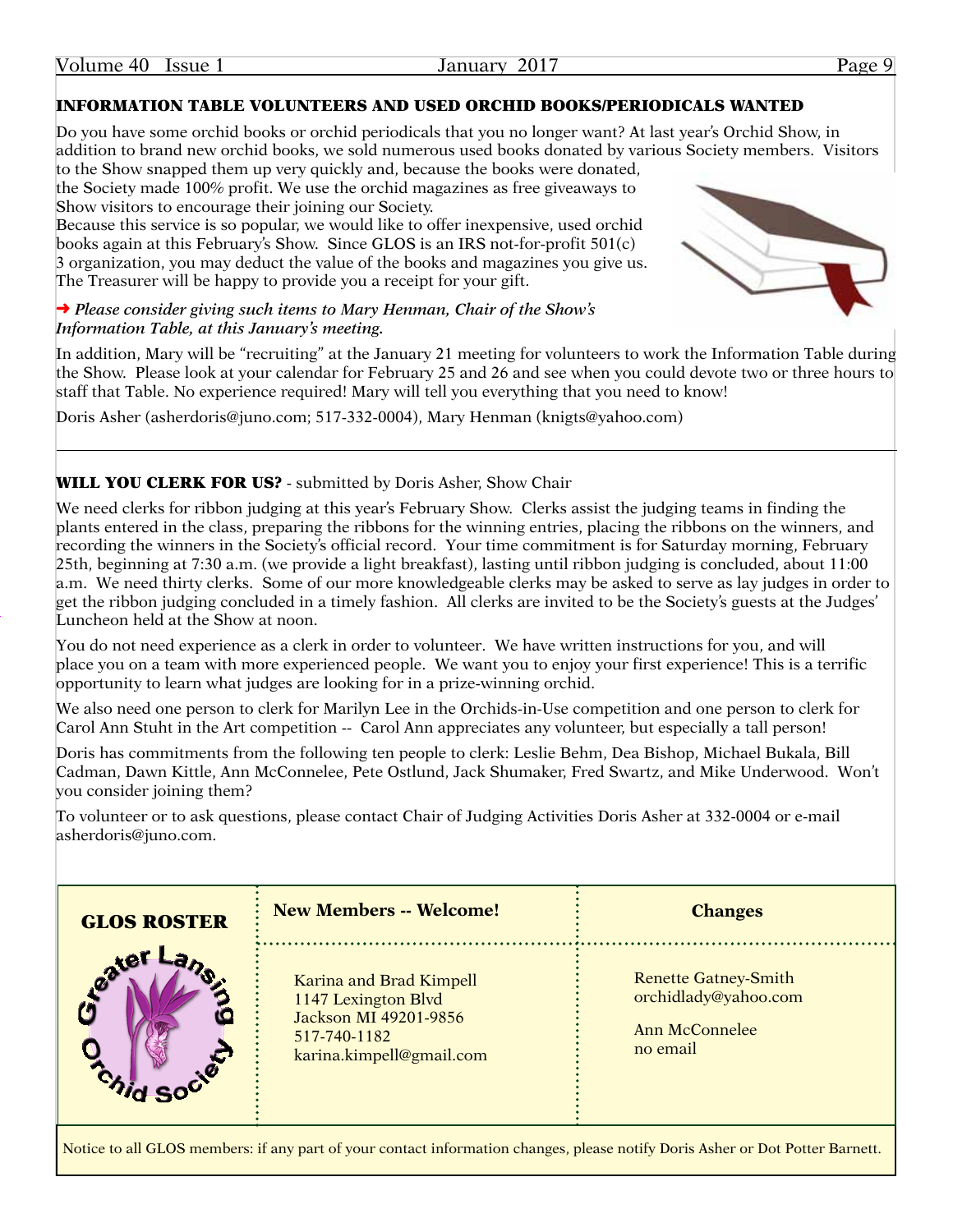#### MINUTES OF DECEMBER 5, 2016 GLOS BOARD MEETING - submitted by Diane Zoellner, Secretary

- Eight members met at Ioana Sonea's house for a delicious dinner of chili, bread, and salads. Those present were Ioana Sonea, Doris Asher, Marilyn Lee, Dot Potter Barnett, Rob Halgren, Carol Ann Stuht, Jerrie Nichols, and Diane Zoellner.
- The meeting began at 7:00 with Ioana's treasurer's report. From July 1, 2016, to December 4, 2016, the income was \$1,481.48. Expenses were \$2,719.63. The year to date net is -\$1,238.15. Please see attached report for a detailed account.

#### COMMITTEE REPORTS

- MEMBERSHIP-Doris submitted an updated membership report. We would like to welcome our two newest members Karina and Brad Kimpell from Jackson who joined at Porter's Open House. We currently have 100 members in 87 households. At this time last year we had 94 members in 82 households. At its largest, in 2015- 2016, the membership was 108 members in 93 households. Our life members are 37 (37%). Most households receive Calypso electronically. 23 households receive paper copies which cost \$147.66 annually. This is partially offset by donations made by some of the members receiving paper copies.
- SHOW PLANNING COMMITTEE-Plans for the 1917 GLOS ORCHID SHOW were discussed as follows:
- 1. Publicity postcards designed and ordered by Dot are available.
- 2. Books/Information Table- Mary Henman has ordered books for the show to sell.
- 3. Trophies- All 18 trophies have sponsors, and 14 of the sponsors have already paid.
- 4. Judges- The invitation to the judges will go out on December 8th.
- 5. Clerks- The invitation to the clerks will go out January 1st.
- 6. Art- Carol Ann has sent out the first notice to the artists. Three of the four judges have already responded positively.
- 7. Classes for Public- Mike Underwood is arranging classes for the show.
- 8. GLOS Exhibit- Kherwin Cheng Chua and Larry Watson will organize this year's exhibit. Rob will order moss for the exhibit.
- 9. Hospitality-Cindy Ryan is in charge of hospitality. Jerrie is willing to be a contact person.
- 10. Kid's Corner- The corner will have activities for Saturday and Sunday. There will also be a scavenger hunt with a small reward available for the children.
- 11. MSU- Ioana will talk on Thursday with MSU to order tables and take care of a few issues.
- 12. Orchids in Use- Marilyn Lee would like to have someone help her co-host the Orchid in Use.
- 13. Television Publicity- Pete Porciello usually arranges publicity in January
- 14. Vendor/Exhibitors- Pete Ostlund will use the same layout as last year. He also sent mailings to the other societies.
- 15. Other- Rob was approached by the Bromeliad and Cactus Society. They had publicized their event as a Facebook
- Event, and it was very beneficial. Rob will set up a Facebook Event to advertise for the GLOS SHOW.

#### OLD BUSINESS A PROGRAMS-

- 1. Rob will reschedule Kristin Uthus and Dave Miller(Tolumnias: the Equitant Oncidiums) for future meetings. Other program suggestions are: update on LED lights; discussing potting media; sharing speakers with MOS.
- 2. Critiques: The Special All-State Meeting, Saturday, October 8, 2016, with Carlos Fighetti, was very informative. There was an issue with the microphone's amplifier. A change in venue for the All-State Meeting was discussed.
- The November 19th meeting with Sam Tsui from Orchid Inn Ltd. in Bloomington, IL, was very well received. 3. Upcoming Meetings;
- - January 21, 2017- Rob will do a talk about what problems one may find on orchid leaves.
	- March 18, 2017- Program yet to be determined. (Rob not available for the meeting.)

April 15, 2017- One of the three new meetings, Program yet to be determined.

- May 20, 2017- Election of Officers; Annual awards winners; Program yet to be determined.
- June 17, 2017- One of three new meetings, Program yet to be determined
- Picnic, July, 2017- Date to be determined

August 19, 2017- One of three new meetings

September 16, 2017- Yet to be determined.

B. AWAY SHOWS

Michiana Show, November 5-6 The GLOS exhibit was a beautiful display with 34 plants from 7 members. Three trophies were awarded to GLOS members and everyone won ribbons.

Saginaw Valley Show, November 26-27 Ioana and Carol Ann created a wonderful GLOS display.

Grand Valley Show, January 28-29th Carol Ann, Dot, and Pete will organize the GLOS exhibit.

Ann Arbor Show, March 18-19- This is back to back with the next week end's MOS show. There is also a GLOS Meeting on March 18th.

Michigan Orchid Show March 25-26th.

GLOS Shirts- Rob is looking into ordering GLOS shirts.

continued on p. 7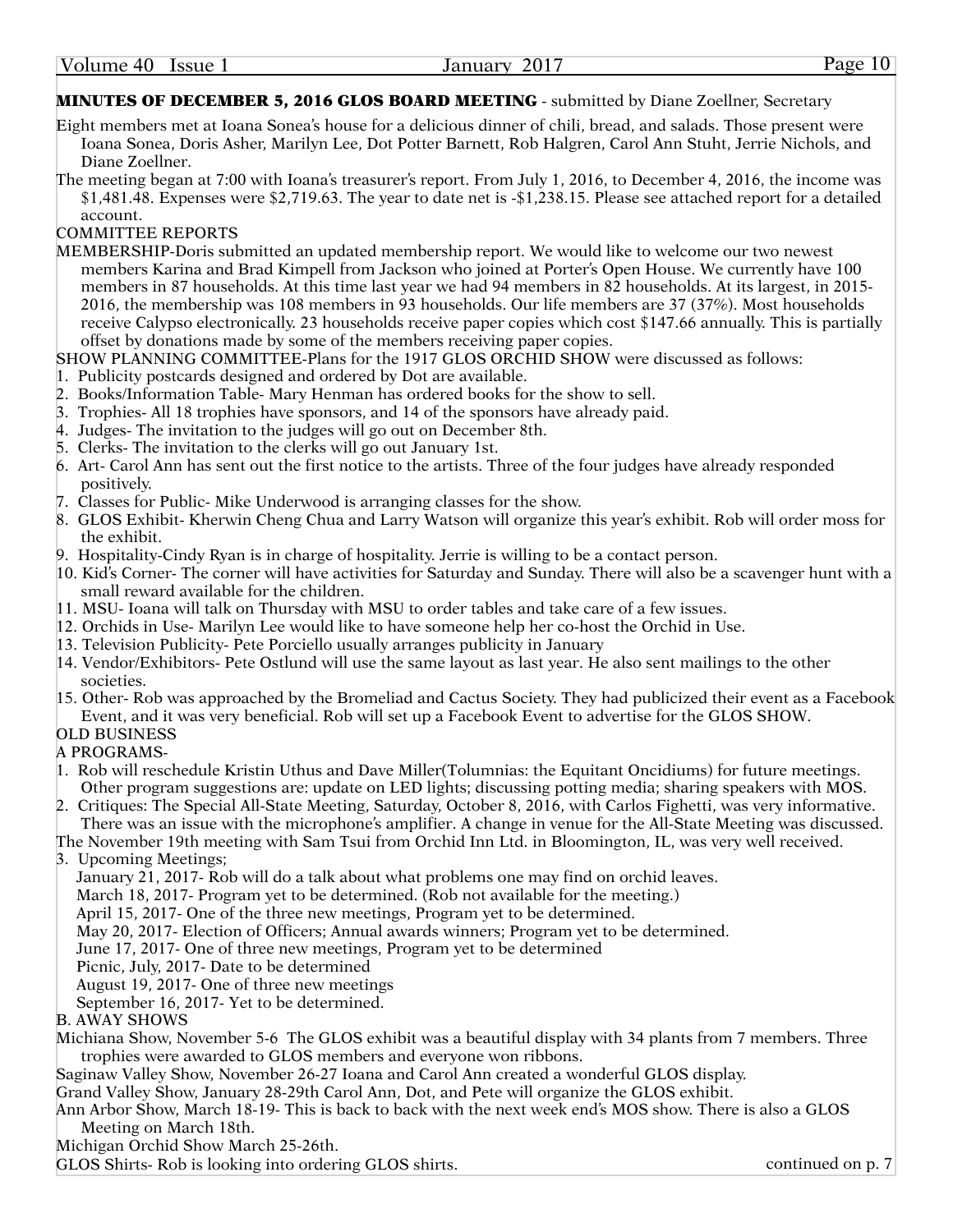#### Volume 40 Issue 1 January 2017 Page 11



http://littlefroglarm.co rob@littlefrogfarm.com

## **Taylor Orchid Greenhouse Nothin' But Orchids**

Lansing, MI 48

NEW HOURS: Tuesday - Saturday 10:00 to 3:00 734-243-0180

> 3022 Bluebush Rd. Monroe, Michigan 48162

## *January 14, 2017: 61st Paph Guild*

*What?* 

Show, Sales, Expert Lectures, Auction, Dinner, Friday night Meet and Greet AOS judging

#### *Lectures:*

Robert Pemberton: Slipper Orchid Pollination Hadley Cash: Pink Paphiopedilums Harold Koopowitz: Judging Slippers Brandon Tam: Culture of Paphs and Phrags at the Huntington

Mary Gerritsen: Slippery Tales

Randy Root: Flasking

Plus the latest Paph and Phrag AOS Awards by Karen Muir

#### *Where?*

Hyatt Santa Barbara 1111 E. Cabrillo Blvd. Santa Barbara, CA

#### *When?*

Saturday, January 14, 2017 through Sunday, January 15, 2017

AOS judging at 8:00 Saturday

Lectures start at 10:00 AM Saturday and 9:00 AM Sunday.

#### *Register:*

http://store.fastcommerce.com/OrchidDigest/paphguild-40288be844a0c32a01456cc397ab417c-c.html



## **PORTER'S ORCHIDS**

Royston Rd. at St. Joe Hwy., Grand Ledge, MI Usually Open Mon-Thurs, Sat, 10 am - 4 pm See our website for specifics http://portersorchids.com 517-622-4188



#### **Ouality Orchids for the Home Environment**

Winter... One of the best times to visit us. Just when you are so tired of seeing only shades of gray, come to our greenhouse and enjoy all the colors of orchids in bloom and the warm atmosphere the greenhouse provides.

#### From Larry Watson:

I will be starting an orchid business, wholesale only at first, and work my way in to what ever may come. Most everything I get will end up at Telly's for sale and consist of Fred Clarke's crosses and other growers from around the world. As this is a hobby to a business I feel slow is the way to go for now. I am always up to be a vendor at the orchid meetings as I love talking orchids with fellow orchid crazy people.

Marilyn Lee will have two original Paintings for sale at the January meeting including a beautiful watercolor by Guatemalan painter Patty Muyshondt de Flores".

Marilyn met de Flores when she judged in Guatemala.

# orchid show January 28-29, 2017



Orchid Displays: Saturday 12-5 pm, Sunday 11am-5 pm / Orchid Sales: Saturday 10 am-5 pm, Sunday 11 am-5 pm